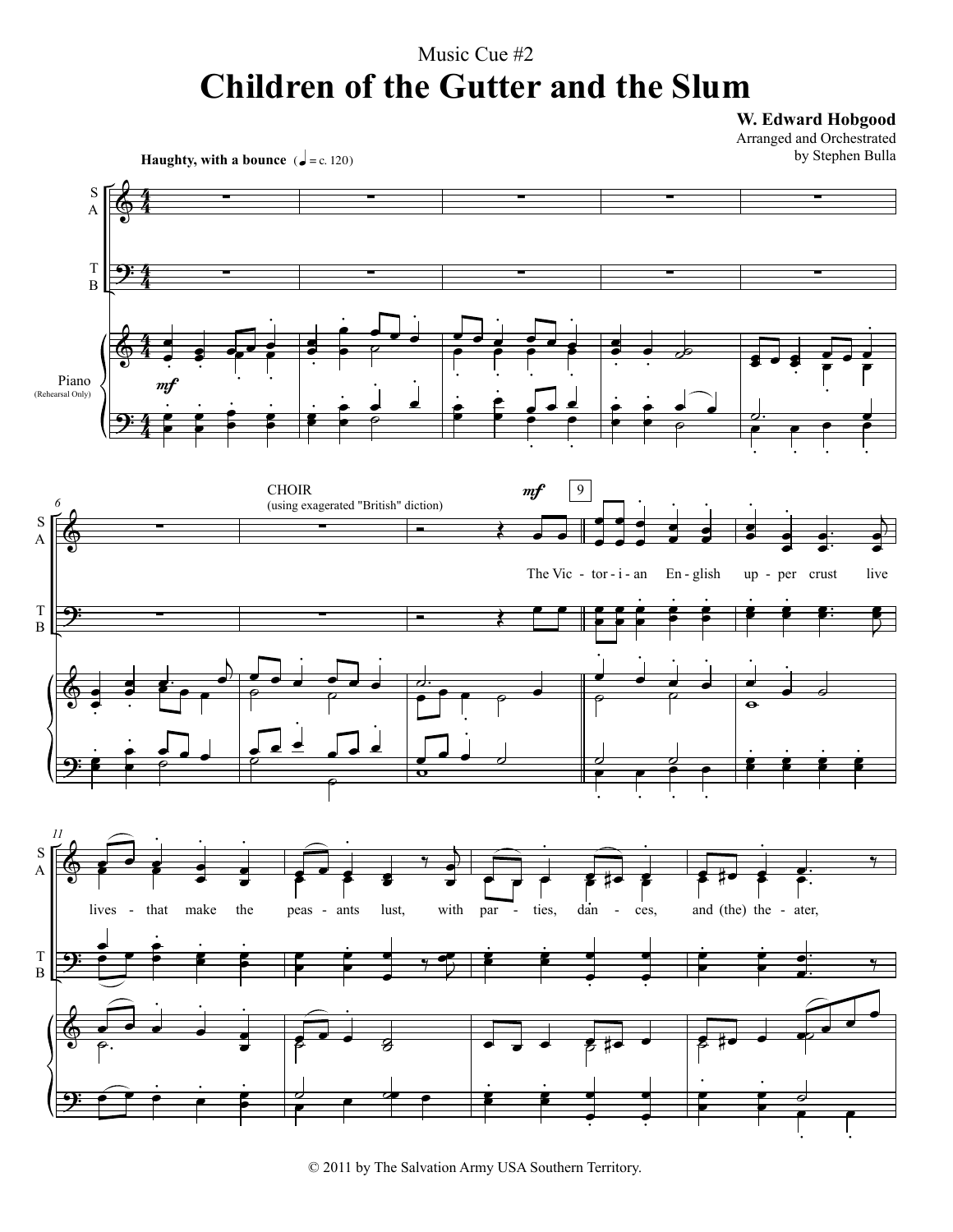Children of the Gutter and the Slum - 2

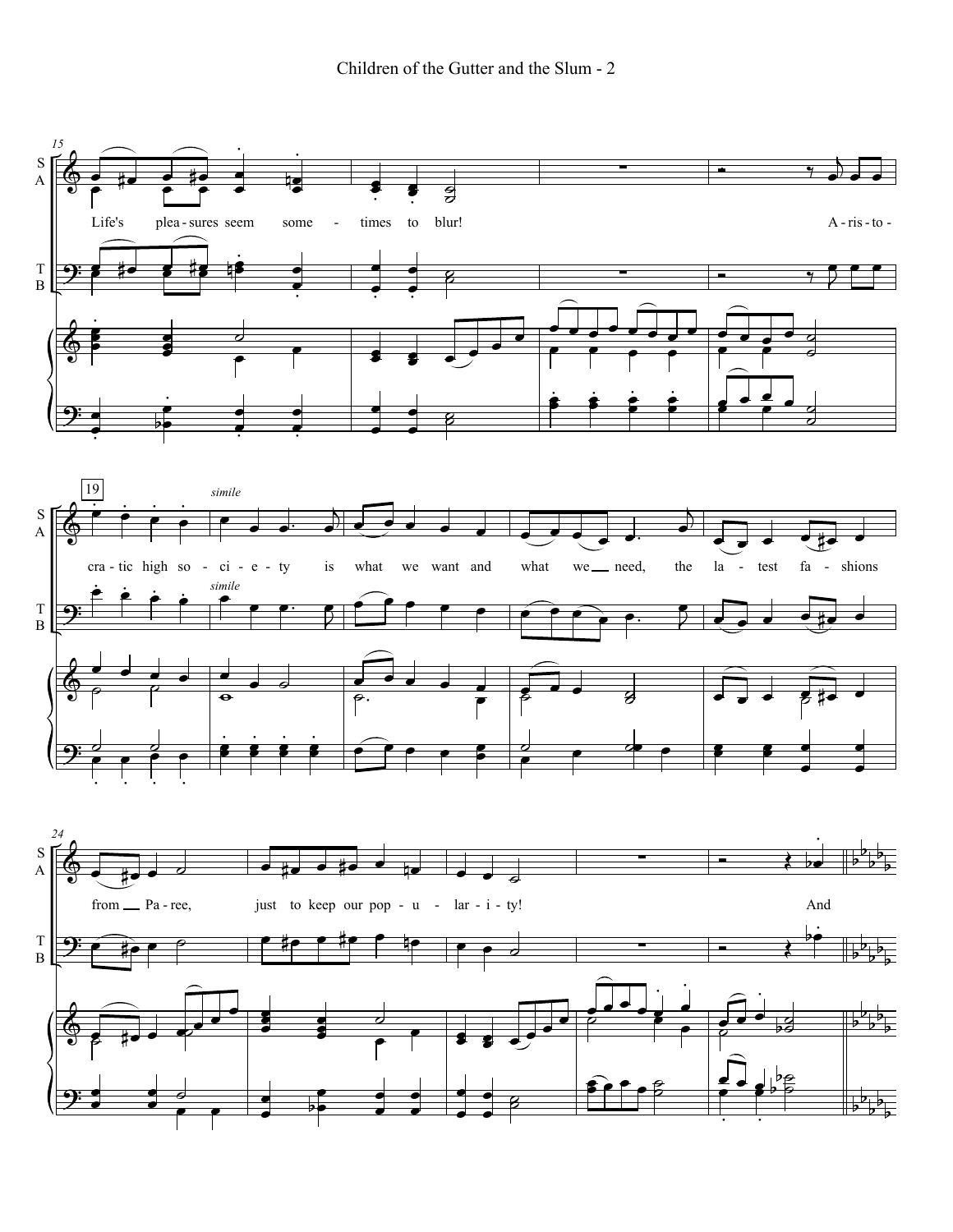Children of the Gutter and the Slum - 3

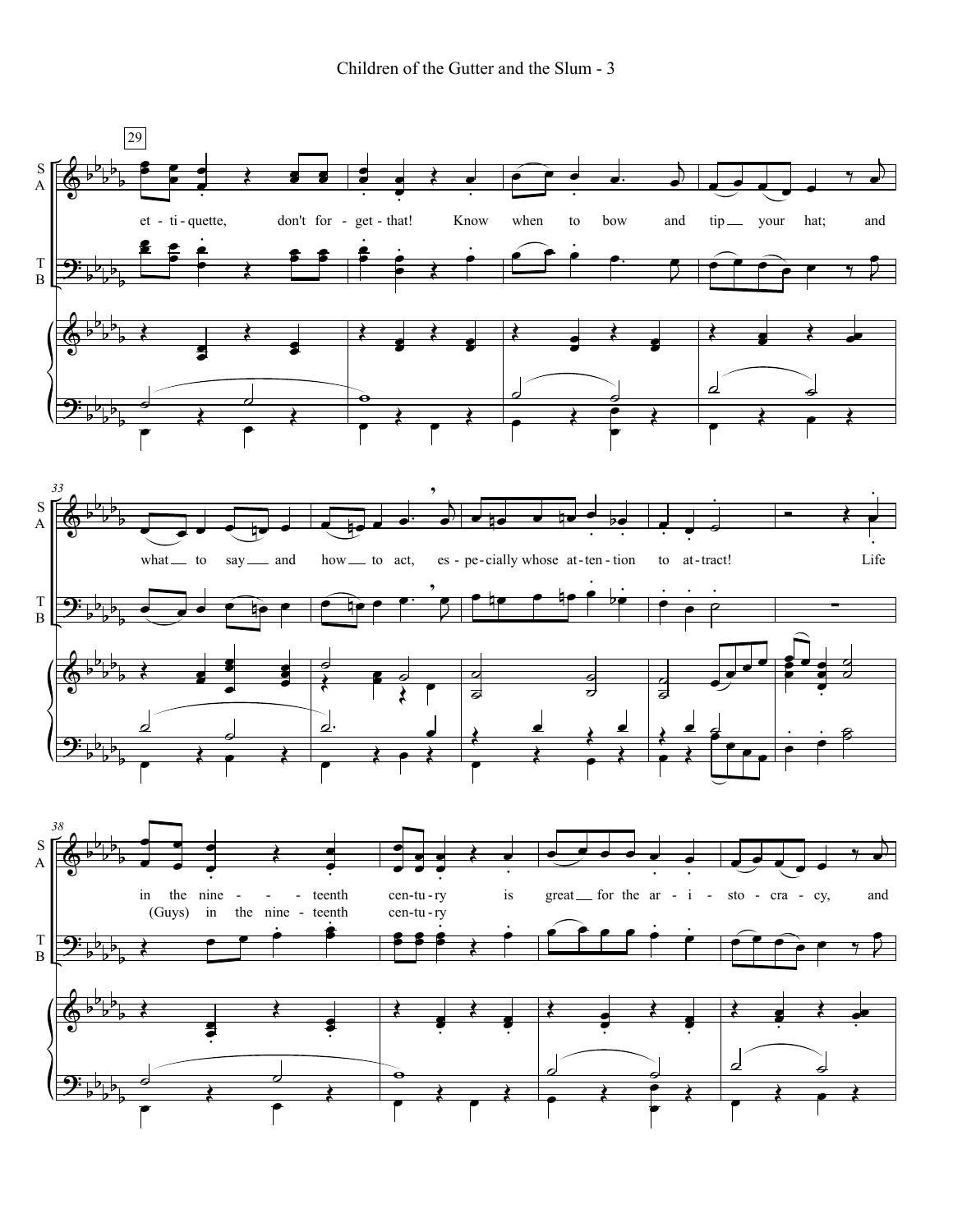Children of the Gutter and the Slum - 4

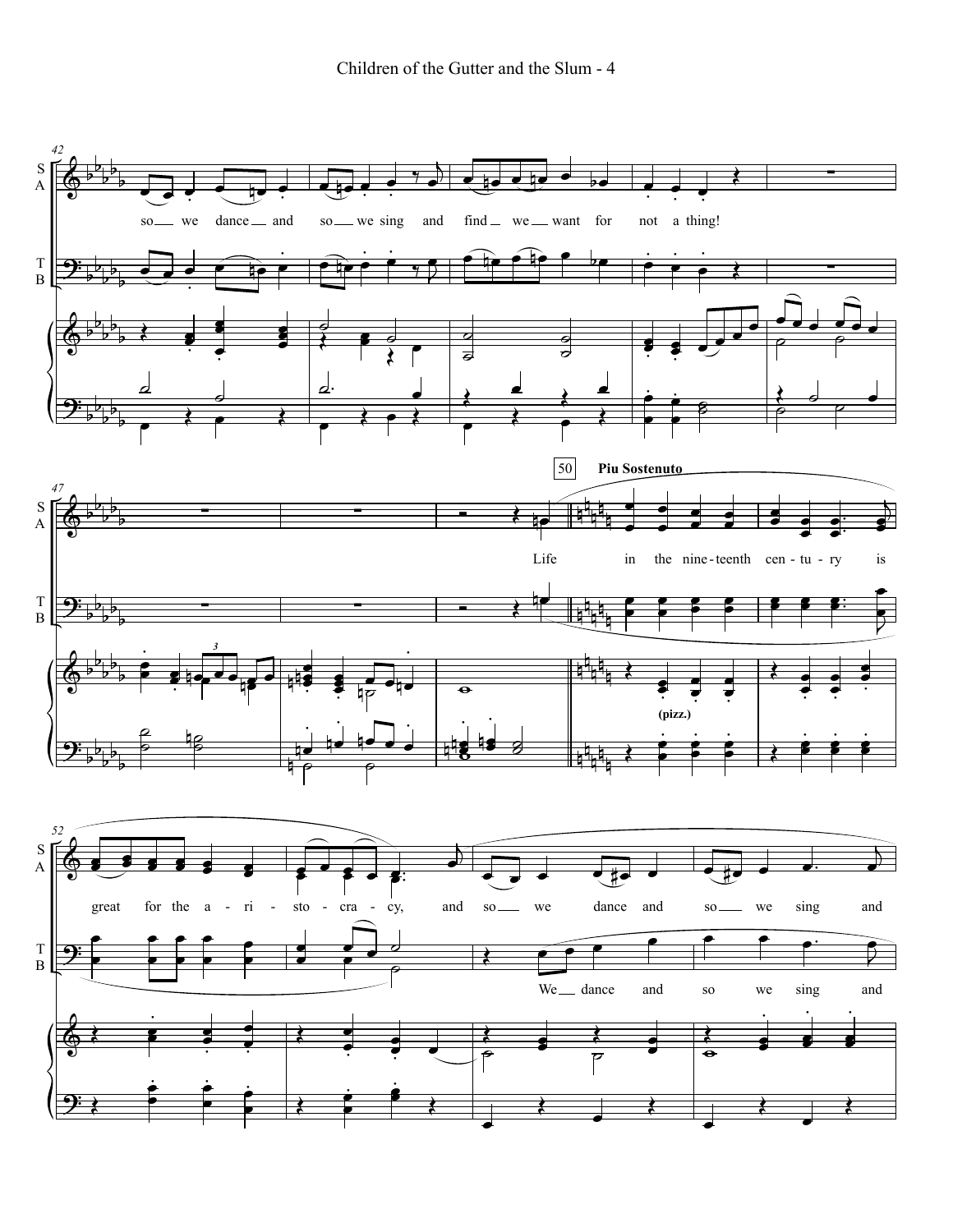Children of the Gutter and the Slum - 5

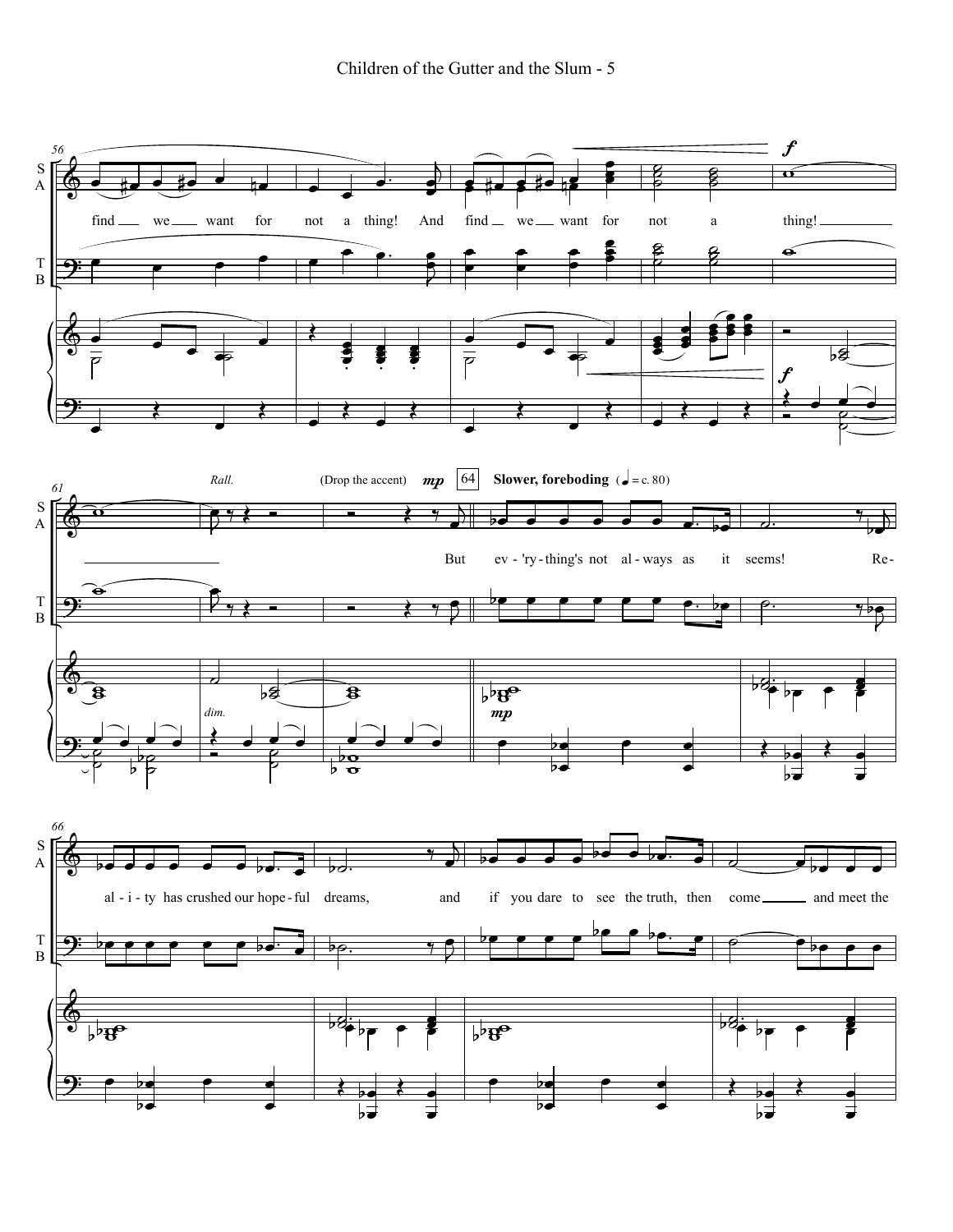Children of the Gutter and the Slum - 6

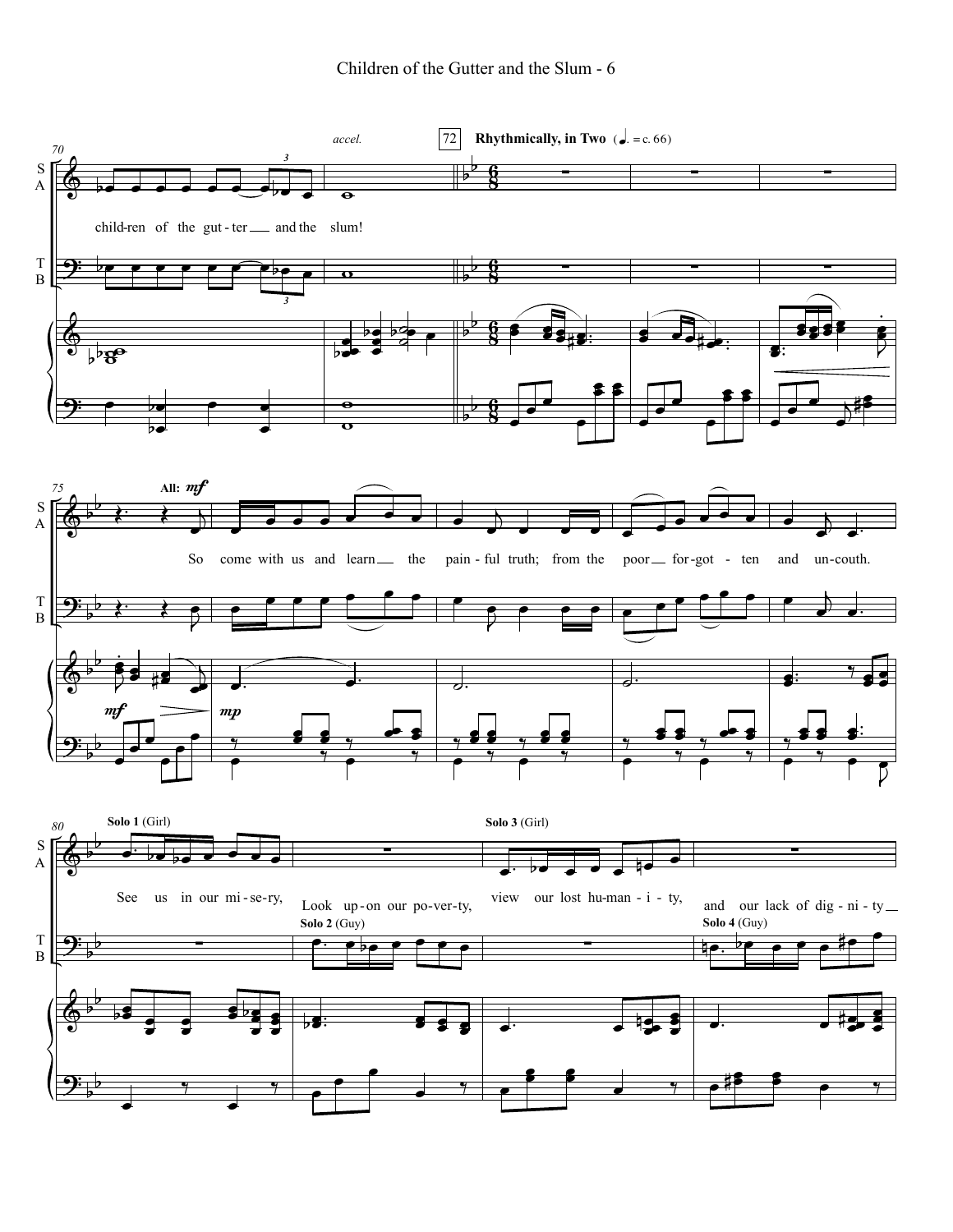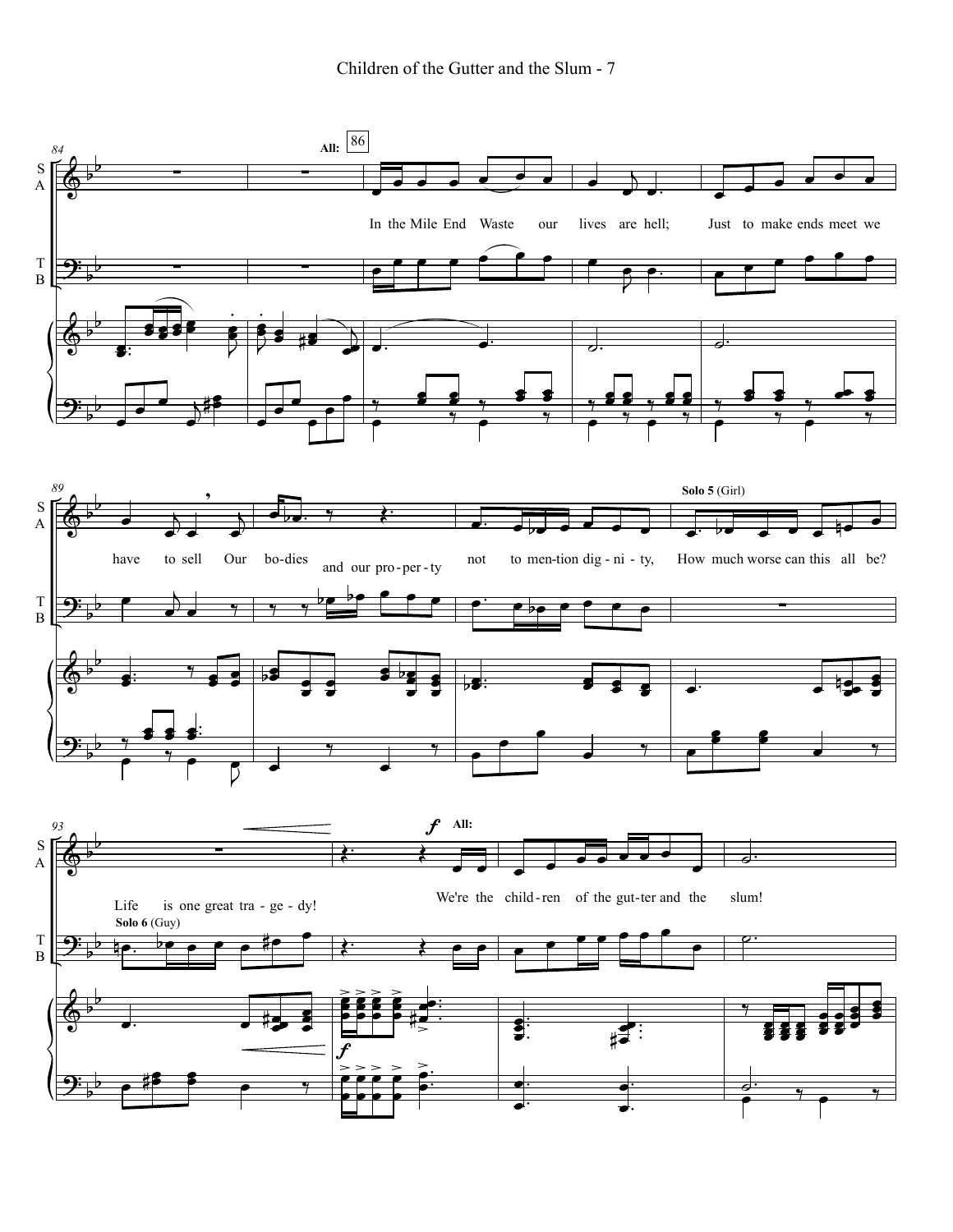Children of the Gutter and the Slum - 8

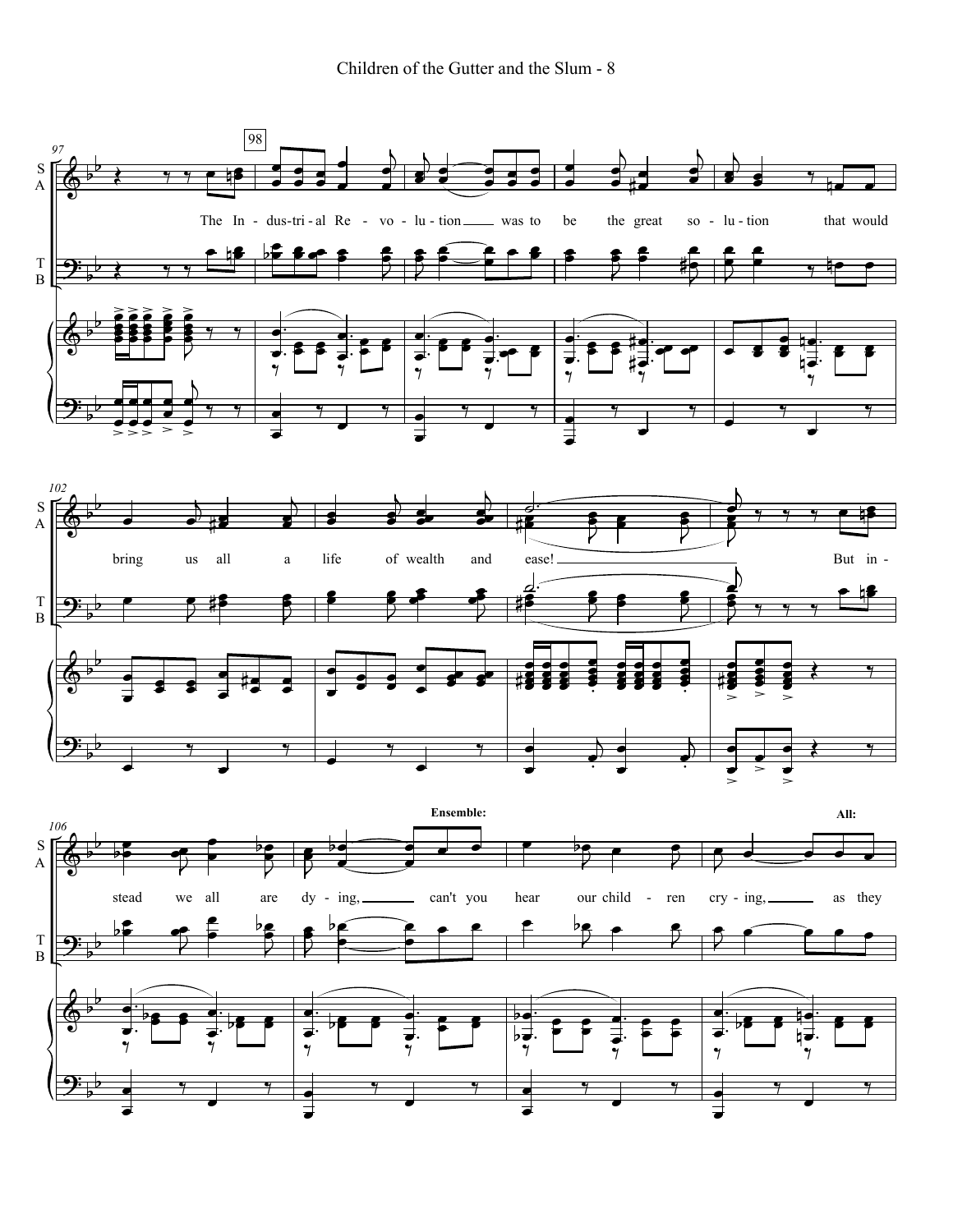Children of the Gutter and the Slum - 9

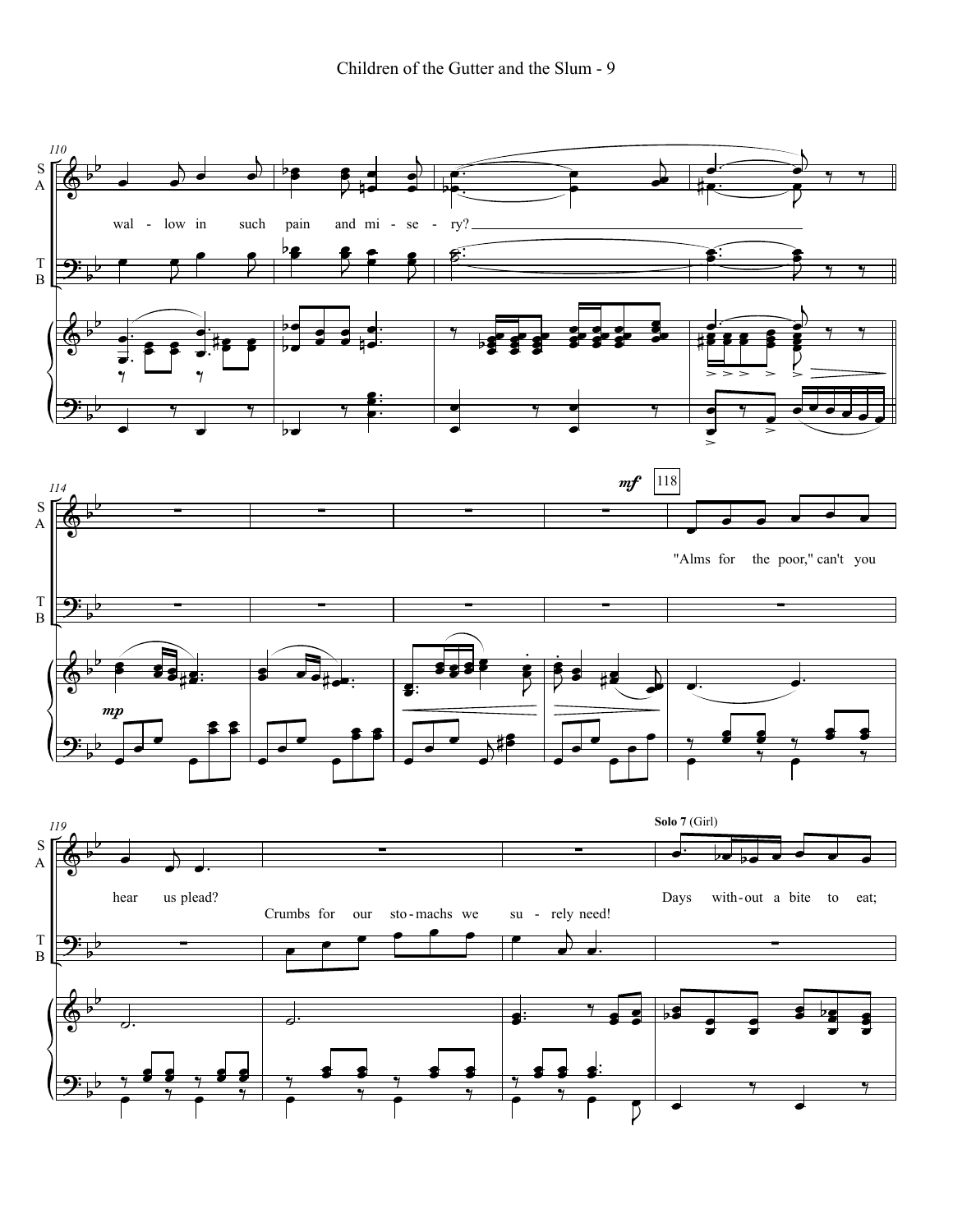## Children of the Gutter and the Slum - 10

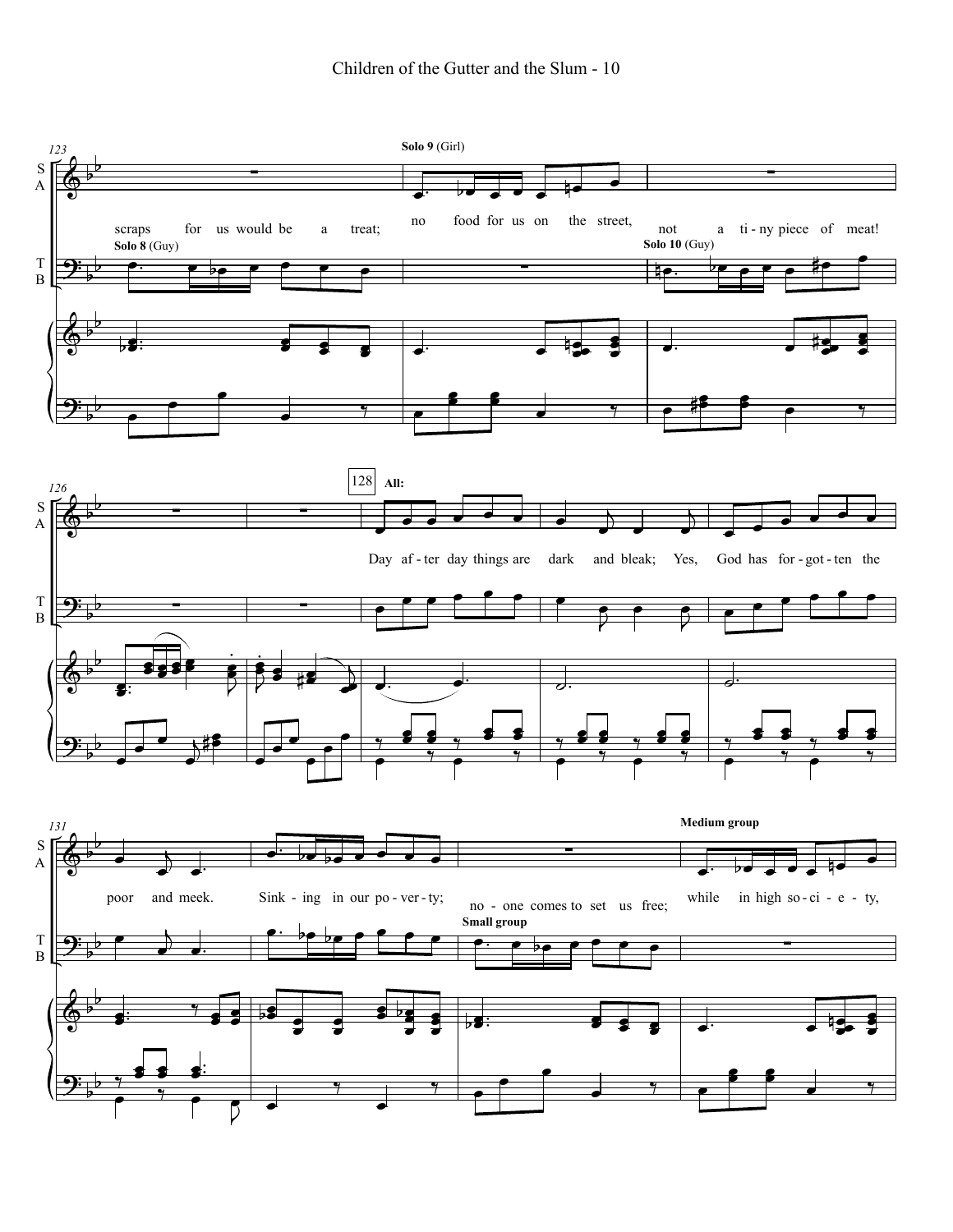![](_page_10_Figure_1.jpeg)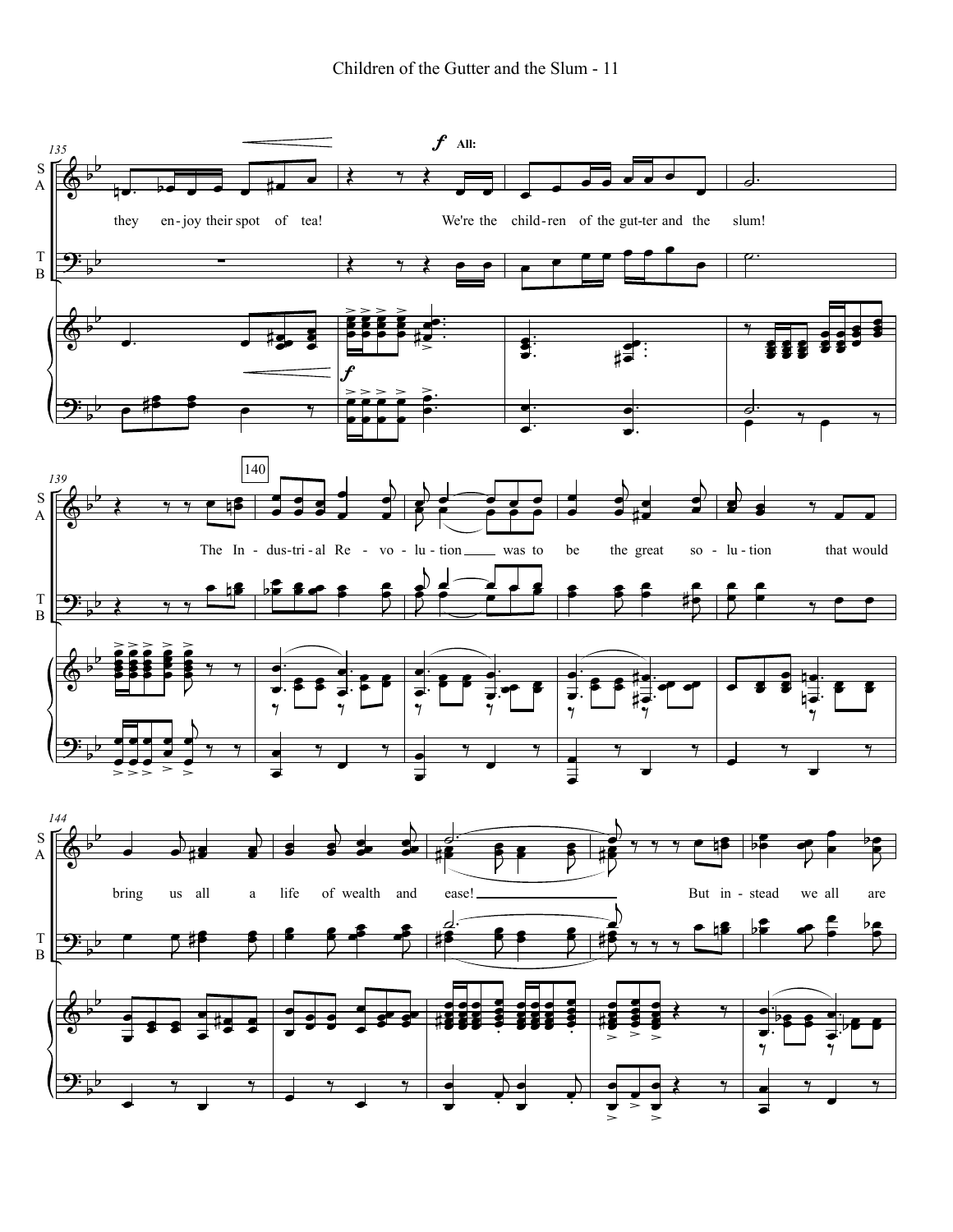![](_page_11_Figure_1.jpeg)